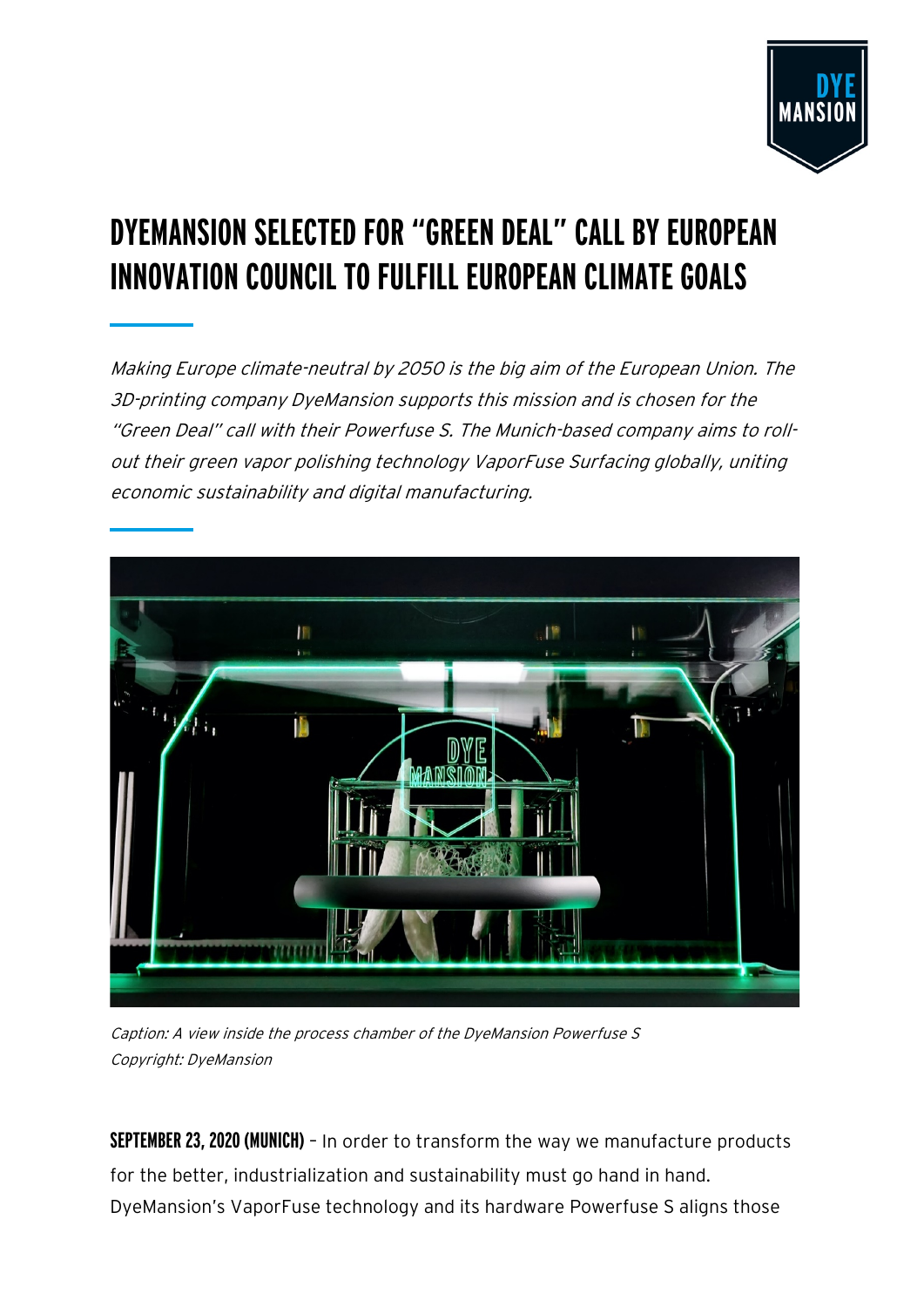

principles and embodies economic sustainability while being ecologically responsible. The hardware architecture of Powerfuse S runs with eco-friendly solvent producing no waste, due to a fully closed loop with integrated recycling. As the system runs autonomously 24/7, it enables long-term economic growth without having a negative impact on the environment, its operators or cultural aspects of the community. This is why the fast-growing company from Munich was chosen by the European Innovation Council (EIC) in [the first-ever "Green Deal" call.](https://ec.europa.eu/info/news/first-green-deal-funding-european-innovation-council-awards-over-eu307-million-64-startups-set-support-recovery-plan-europe-2020-jul-23_en)

The EIC distributes over EUR 307 million to [64 game-changing "Green Deal"](https://ec.europa.eu/info/funding-tenders/opportunities/docs/cap/h2020/eic-smeinst-2018-2020/1900113-eic_list_for_public_accelerator_19_may_2020_en.pdf)  [startups](https://ec.europa.eu/info/funding-tenders/opportunities/docs/cap/h2020/eic-smeinst-2018-2020/1900113-eic_list_for_public_accelerator_19_may_2020_en.pdf) out of 2000 applications contributing to the objectives of the European Green Deal Strategy and the Recovery Plan for Europe. The selected startups are based in 23 different countries, making this the most geographically diverse EIC call so far.

"Being selected as one of the very first startups to work at the forefront of Europe's mission to become the first climate-neutral continent is a great honor for us. This underlines not only the sustainability potential of 3D-printing but also the innovative 'green' approach that we bring to the manufacturing industry with our Powerfuse S. We take this job seriously and see sustainability as a key obligation to all our activities.", says Felix Ewald, CEO & Co-Founder of DyeMansion.

### **DYEMANSION POWERFUSE S A TRULY GREEN AND INDUSTRIAL SOLUTION FOR THE FACTORY OF THE FUTURE**

Before launching the Powerfuse S in 2019, chemical smoothing has been often associated with harsh chemicals, toxic waste and single-use solvents. These can not only cause serious harm to the operator, sometimes using CMR solvents (carcinogenic, mutagenic and reprotoxic), but also lead to a bad ecological footprint. CMR solvents may even be classified as Substances of Very High Concern (SVHC) in the future with stricter regulations for chemicals within the EU.

If 3D-printing is meant to have a positive impact on our environment, all steps within its value chain including post-processing must follow the principles of economic sustainability. Hence, DyeMansion developed the vapor polishing system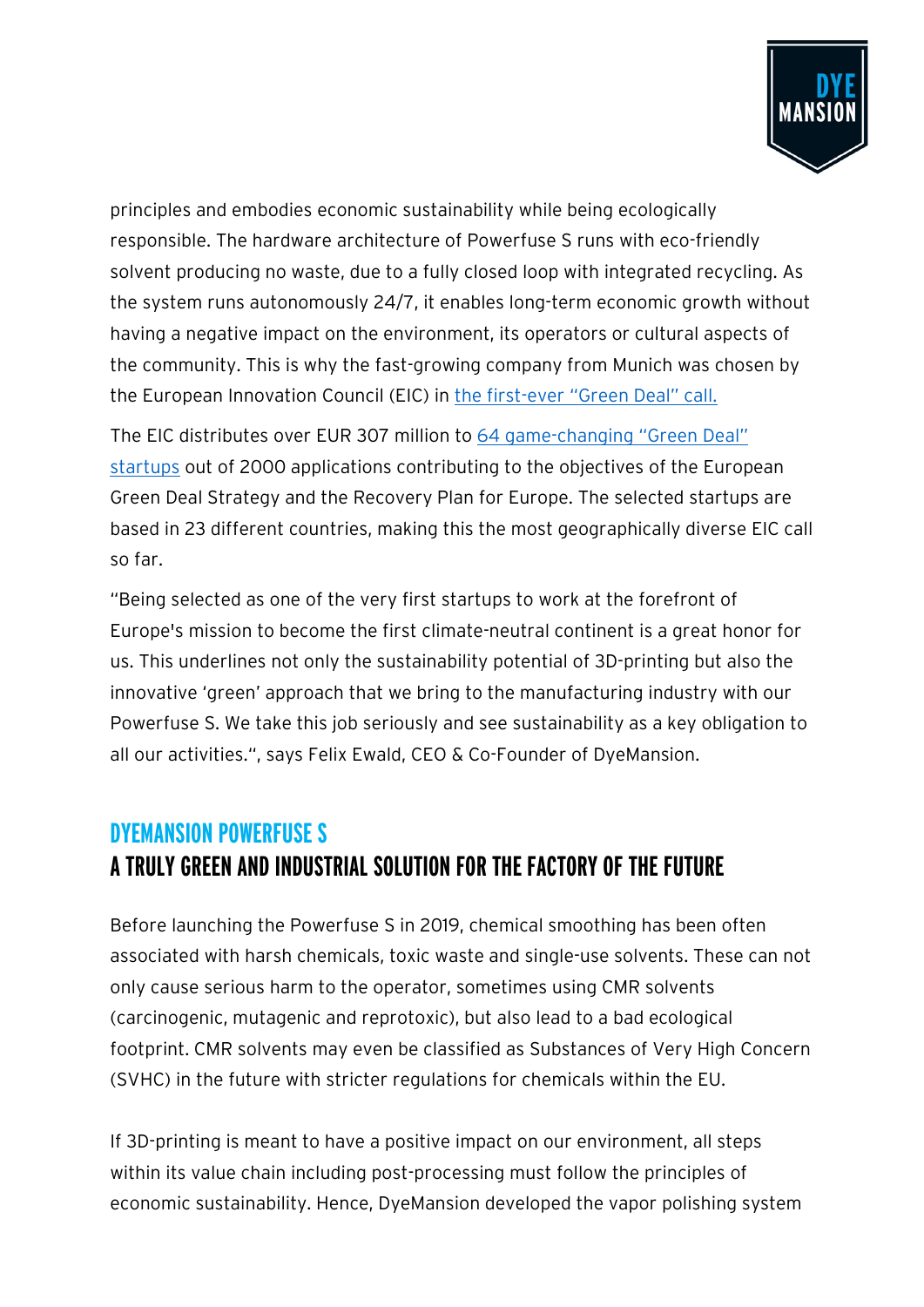

Powerfuse S, a truly green solution that is ready for the factory of the future. The system delivers sealed surfaces which are beneficial for various fields of applications.



Caption: DyeMansion's Powerfuse S, selected for the "Green Deal" call of the European Union Copyright: DyeMansion

Economic sustainability applies for both hardware and process: The advanced hardware architecture runs with an eco-friendly solvent that is approved by the EU for food packaging and is used in many cosmetic products. It operates in a fully closed loop with integrated recycling of the solvent avoiding waste production. The operation of the system works contact-free and complies with all industrial health and safety standards. Due to the fully automatic loading concept, the Powerfuse S runs autonomously 24/7.

This makes the system applicable for Industry 4.0 and ensures unbeatable costs per part at full production capacity. The result of this industrial process are sealed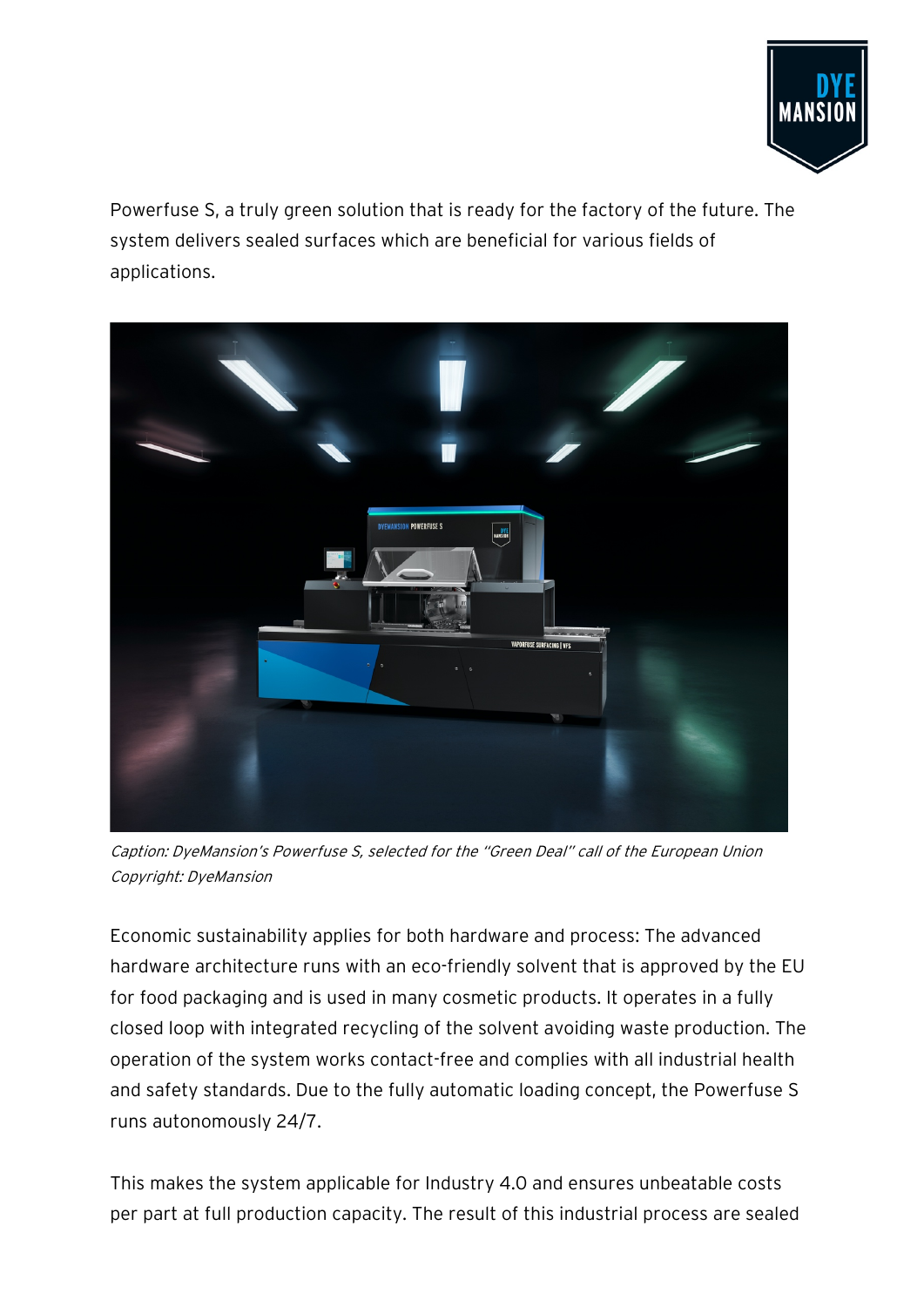

3D-printed surfaces at injection molding level: VaporFuse Surfacing delivers a reduced surface roughness of Ra less than 2 – even inside of complex tubes. Parts treated with VaporFuse become pressure-tight and repel water, oil or other liquids. A possible bacterial growth on the surface can also be reduced to a minimum.

Once there is a legal commitment with the EIC, DyeMansion plans to use the funding from the "Green Deal" program to expand the fields of application for VaporFuse Surfacing. In doing so, the manufacturer aims to enlarge the material compatibility of the process, providing specific ISO certifications and ensuring compliance of manufacturing standards for key sectors such as medical or food and beverage. Another key pillar will be enabling to use the full potential of industrial IoT. This will allow remote monitoring and predictive maintenance to ensure high overall equipment efficiency.

# **THE VALUE OF SUSTAINABILITY ROSE FRAMEWORK AND INTERNAL SUSTAINABILITY COMMITTEE**

DyeMansion is part of Start Global's [ROSE](https://startglobal.org/ei/project) (Return on society and the environment) project, which was developed in cooperation with the University of St. Gallen and is supported by the European Venture Capital firm btov Partners. ROSE empowers and guides entrepreneurs as well as investors to contribute more positive impact. The framework provides a better understanding of both risks and opportunities. It also emphasizes the responsibility of entrepreneurs as key players for the development of our society.

Lukas Erdt, Powerfuse S Product Manager and initiator of the sustainability council at DyeMansion says: "Facing climate crisis, limited resources and global inequalities, it is obvious that companies have to rethink their way of operating. The first step is to acknowledge the need and to commit to more sustainability, but the actual implementation is hard work. This realization made us establish an internal sustainability committee to work on these topics and appoint resources and authority to it."

The committee at DyeMansion set its first goals to reduce waste and receive exact numbers about the GHG emissions of the company to reduce DyeMansion's carbon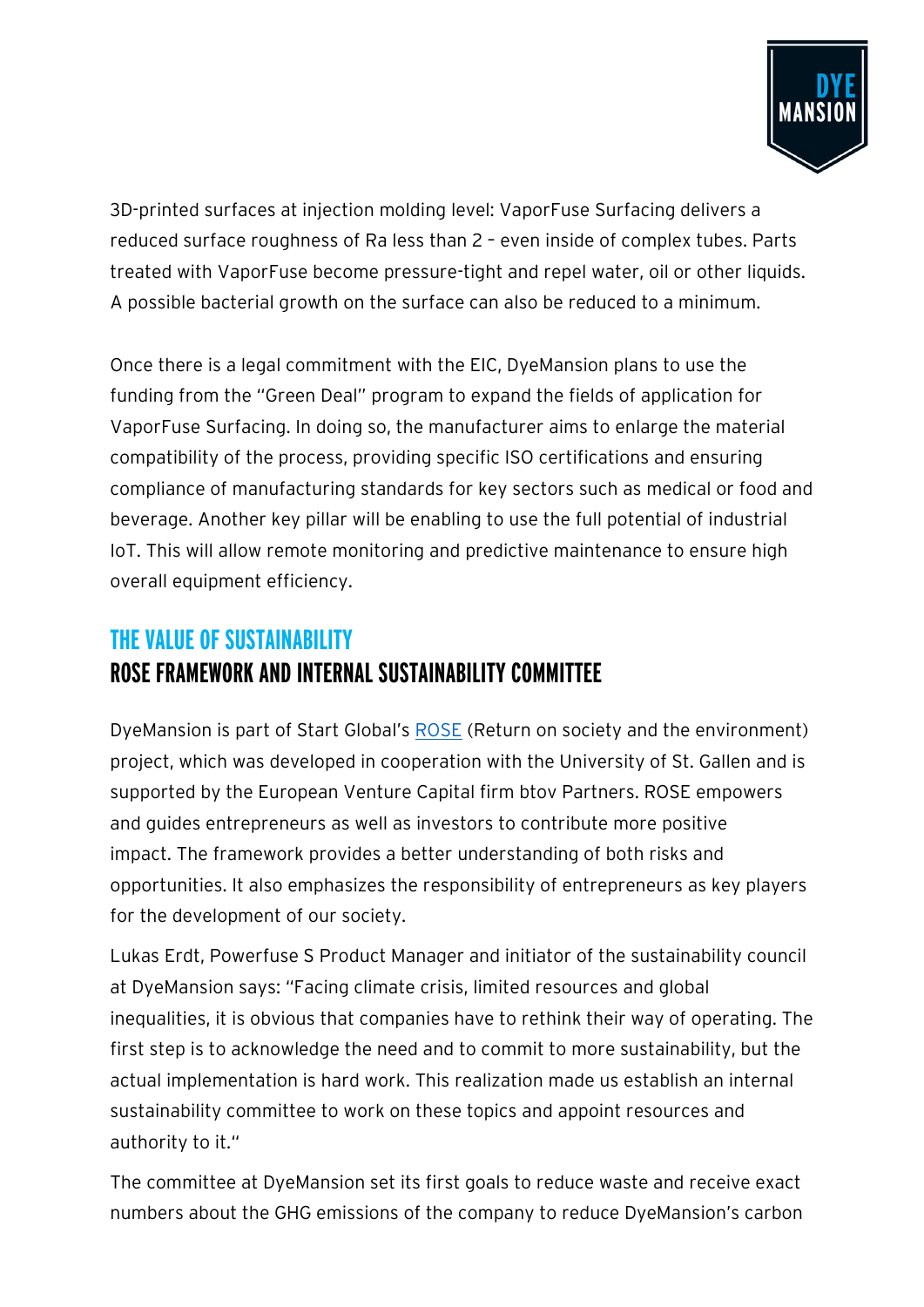

footprint in a traceable way. Besides environmental goals, social sustainability plays a major role. Topics include reduction of inequality between people, genders, level of education and wealth of countries.

## **EUROPE'S SUSTAINABILITY GOALS THE IMPACT OF ADDITIVE MANUFACTURING**



Caption: DyeMansion's technology helps to achieve the EU's climate goals. Copyright: AdobeStock\_European flag, Credit: Tobias Arhelger

Additive Manufacturing (AM) can have a massive impact on the global energy demand and helps to bring back the manufacturing industry to Europe. There are several effects that are in line with the sustainability goal of *increasing the EU's* climate mitigation ambition through energy savings and the decrease of greenhouse gases (GHG). AM enables manufacturing in proximity to the end-user which results in shorter supply chains and therefore reduces energy consumption during transport. Inventories can be reduced by on-demand production while enhancing flexibility. For most applications, the as-printed surface is not suitable which makes sophisticated finishing technologies such as the Powerfuse S crucial for their successful performance. Furthermore, AM supports the goal of *realizing a* zero pollution ambition and a toxic-free environment and transitioning to a clean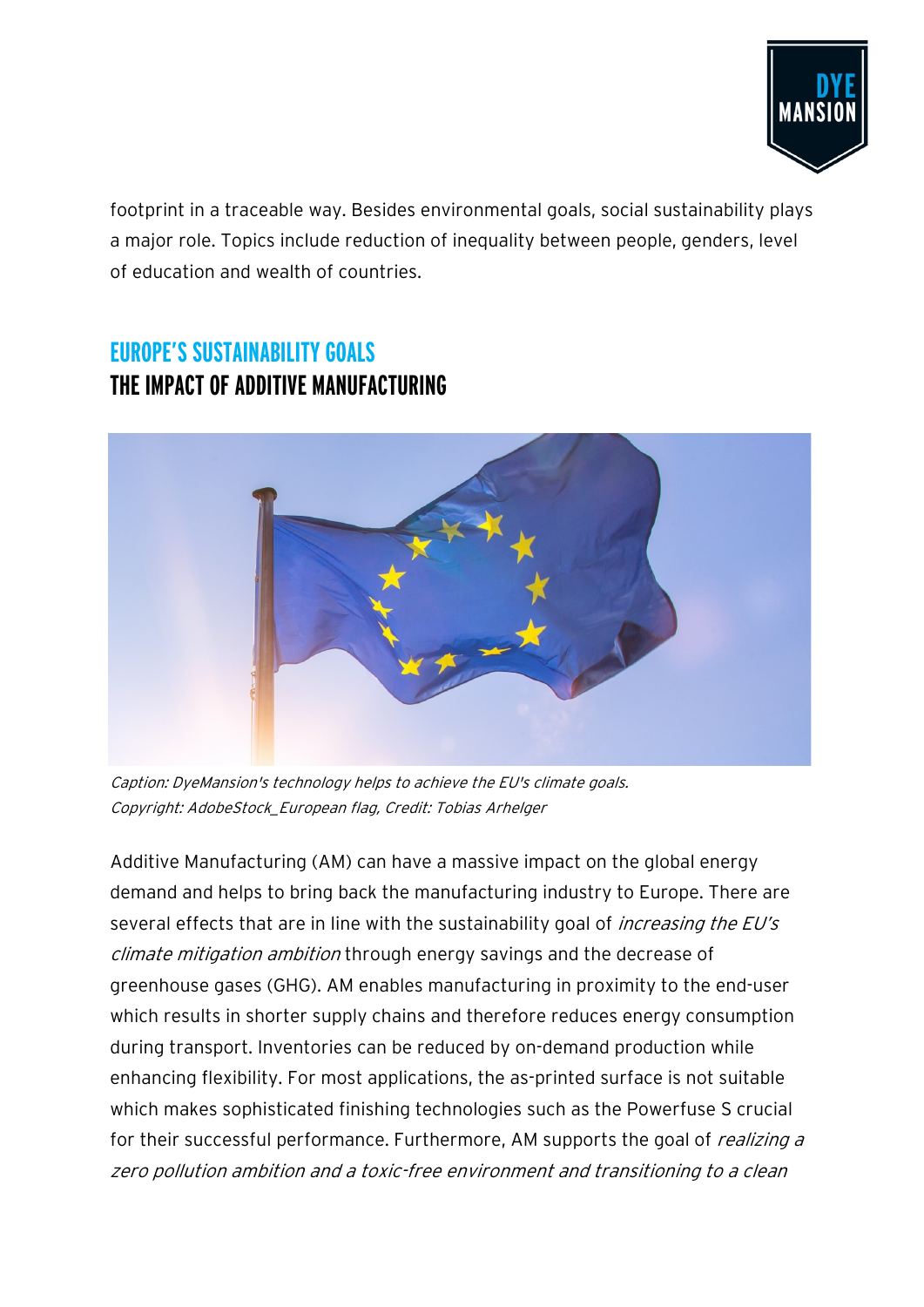

and circular economy by waste prevention and recycling in contrast to traditional subtractive manufacturing.

# **ABOUT DYEMANSION**

DyeMansion is the global leader in Additive Manufacturing finishing systems that turn 3D-printed raw parts into high-value products. From perfect fit eyewear to personalized car interiors, their technology makes 3D-printed products become a part of our everyday life. Starting in 2015 with the first industrial coloring solution for powder bed fusion parts, the Munich-based company extended its portfolio with advanced part cleaning and surfacing solutions for a wider range of 3D-printing technologies in the field of plastics. Today, Dyemansion's Print-to-Product workflow combines industry-leading hardware with the widest range of color options on the market. Their systems are applicable for Industry 4.0 and can be integrated seamlessly into various production processes. The ability to provide a flexible solution for both small batches and high volumes makes Dyemansion a trusted partner for future factories. Through close collaboration with customers across all industries, the 3D-finishing technology and expertise continuously grow with the market. Reduced cost per part, unmatched quality, and high sustainability are core values that drive each innovation of the fast-growing company. In addition to these principles, finding the right finish for every application is what drives them.

Website[: www.dyemansion.com](http://www.dyemansion.com/)

#### **ABOUT EUROPEAN INNOVATION COUNCIL**

The European Innovation Council (EIC) is currently in a EUR 3.3 billion pilot phase and is due to be fully-fledged in 2021 as part of the new Horizon Europe program. In March 2020, the Commission amended the pilot EIC 2020 Work Programme in order to include a EUR 300 million budget through the EIC pilot Accelerator for funding game-changing, market-creating innovations that contribute to the goals of The European Green Deal and the UN's 2030 Agenda for Sustainable Development.

Website[: www.ec.europa.eu/research/eic](http://www.ec.europa.eu/research/eic/index.cfm)